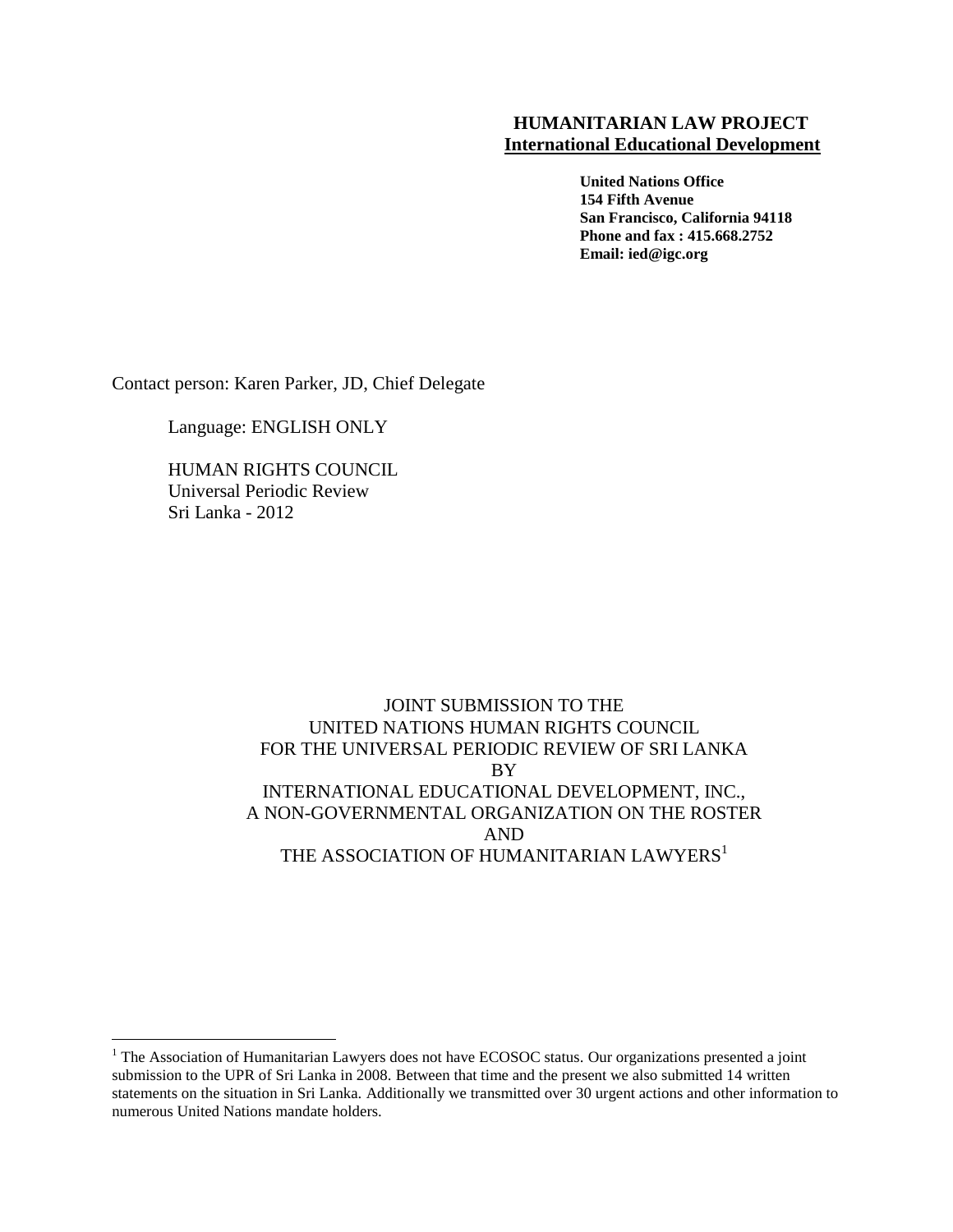### **SUMMARY**

 $\overline{a}$ 

1. This submission addresses grave breaches of treaty-based and customary humanitarian law between February 2009 and 19 May 2009 in the course of the armed conflict in Sri Lanka between the military forces of the Liberation Tigers of Tamil Eelam (LTTE) and those of the Government of Sri Lanka, focusing mainly on issues relating to the protection of the civilian population. It also addresses violations of post-conflict rules of humanitarian law and the situation of human rights in Sri Lanka from 19 May 2009 until the present.

#### **PROGRESS SINCE PREVIOUS UPR**

2. After the previous UPR, there was a marked deterioration in human rights and the application of humanitarian law, especially in the final months of the armed conflict and for months post-conflict. A number of serious violations continue and new ones have emerged. Of the promises made at the 2008 UPR, the government of Sri Lanka (1) has not established a witness protection process; (2) has not upgraded detention facilities; (3) has not established bilingual capacity in the security forces and police; and (4) has not developed a bill of rights for internally displaced people (IDPs) – the large majority of which are Tamils displaced by both the war and the Tsunami. In regards to its promise to have a constructive relationship with the Office of the High Commissioner and with special procedures, we believe that the statements severely criticizing the High Commissioner and mandate holders at the sessions of the Council speak to a decidedly confrontational approach. In several of our oral and written statements we call the government's statements *ad hominem* attacks on both the Secretary-General and the High Commissioner. The government also pledged to develop a National Action Plan for the Protection and Realization of Human Rights. This plan was developed, submitted to the Cabinet in September 2011 and made public in December 2011.

### **GRAVE BREACHES IN THE LAST YEARS OF THE WAR**

3. The government of Sri Lanka withdrew from the peace process in January, 2008 and immediately full-scale armed hostilities between its forces and the Liberation Tigers of Tamil Eelam (LTTE) were renewed.<sup>2</sup> Our organizations were alarmed at the many credible accounts of direct attacks on the civilian population and protected combatants, and we engaged with people on site, including some who have been our representatives at United Nations sessions and were working for national and international charities in the war zone. We set out only a few of the most serious violations of humanitarian law in this submission.

 $2^2$  Throughout the cease-fire period there were numerous breaches but both the government of Sri Lanka and the Liberation Tigers of Tamil Eelam still maintained that the peace process was on-going.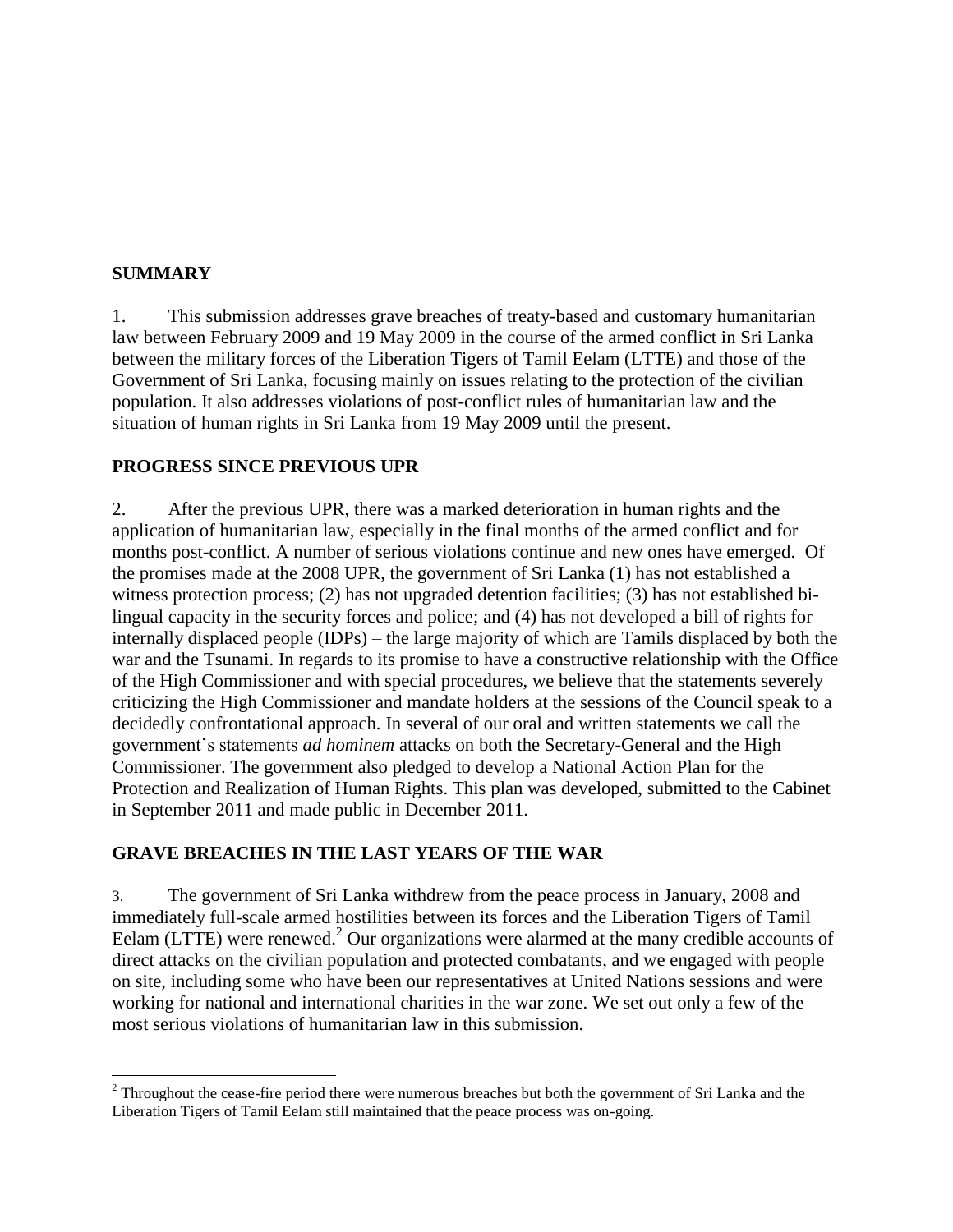### **A. Blocking the Provision of Humanitarian Aid.**

4. The Government continued to block the provision of food, water and medicines to the war areas and to other areas with large Tamil populations. The Government admitted it did so. We point out that impairing the delivery of humanitarian aid to civilians or wounded combatants is a violation of the most fundamental principles of humanitarian law. We further note that in the Statute and Elements of the International Criminal Court, such acts directed at civilians are part of the crime of extermination.<sup>3</sup> Providers of humanitarian aid to Tamil civilians were also targeted: over 60 aid workers were killed or disappeared. In this regard, we point out the International Independent Group of Eminent Persons, appointed to look into some of the incidents involving murdered aid workers and other widely-publicized events, disbanded in April 2008 claiming it was not able to carry out a proper investigation due to the restricted mandate.

### B. **Carrying out Military Actions Targeting Hospitals and Health Facilities.**

5. We obtained credible information from colleagues on the ground verifying the direct targeting by Government forces against hospitals and health care facilities, especially in the Tamil area known as the Vanni. At the time, we raised these concerns to mandate holders and the Council as a whole. Following the conclusion of hostilities, the Secretary-General appointed three persons to a Panel of Experts (PoE) to advise him on steps to take in regards to action on Sri Lanka.<sup>4</sup> The PoE presented its Report to the Secretary-General and he made it public April 2010.<sup>5</sup> The PoE Report verifies our information regarding hospitals and health facilities, and indicated that "[v]irtually every hospital in the Vanni, whether permanent of makeshift, was hit by artillery."<sup>6</sup>

## C. **Carrying out Military Actions Targeting the Civilian Population.**

6. Conservative estimates by UN officials and the PoE indicate as many as 40,000 Tamil civilians died in the final months of the war due to military operations that targeted them or were carried out with wanton and reckless disregard for their security. Since 2008 as many as 60,000 Tamil civilians died as a result of the targeting of them by the Sri Lankan military forces. Our delegates also indicate thousands of wounded persons, many of whom have lost limbs or received other serious life-altering injuries, and thousands of Tamil women who are widows, trying to meet the needs of their children.

7. Of particular concern to our organizations was the repeated military action against the Tamil people in the "no fire zones" established by the Government beginning in January 2009. The first "no fire zone" was attacked just days after Tamil civilians had moved into it. Several other "no fire zones" were set up, but each of them were subjected to military operations as well.

 $\overline{a}$ 

<sup>&</sup>lt;sup>3</sup> International Criminal Court, Rome Statute, Articles 7 (1)(b) and 7(2)(b); ICC Elements, Article 7(1)(b). Although Sri Lanka is not a party to the Rome Statute, its provisions are part of customary humanitarian law and thus Sri Lanka is bound by them in the course of armed conflict.

<sup>&</sup>lt;sup>4</sup>This Panel is a result of a joint statement issued by the Secretary-General and the President of Sri Lanka to address accountability for acts in the course of the conflicts final days that violate humanitarian law and human rights law. <sup>5</sup> Report of the Secretary-General's Panel of Experts on Accountability in Sri Lanka, March 31, 2011. (PoE Report).

This Report has been transmitted to the Council and the High Commissioner.

<sup>6</sup> PoE Report, para. 81.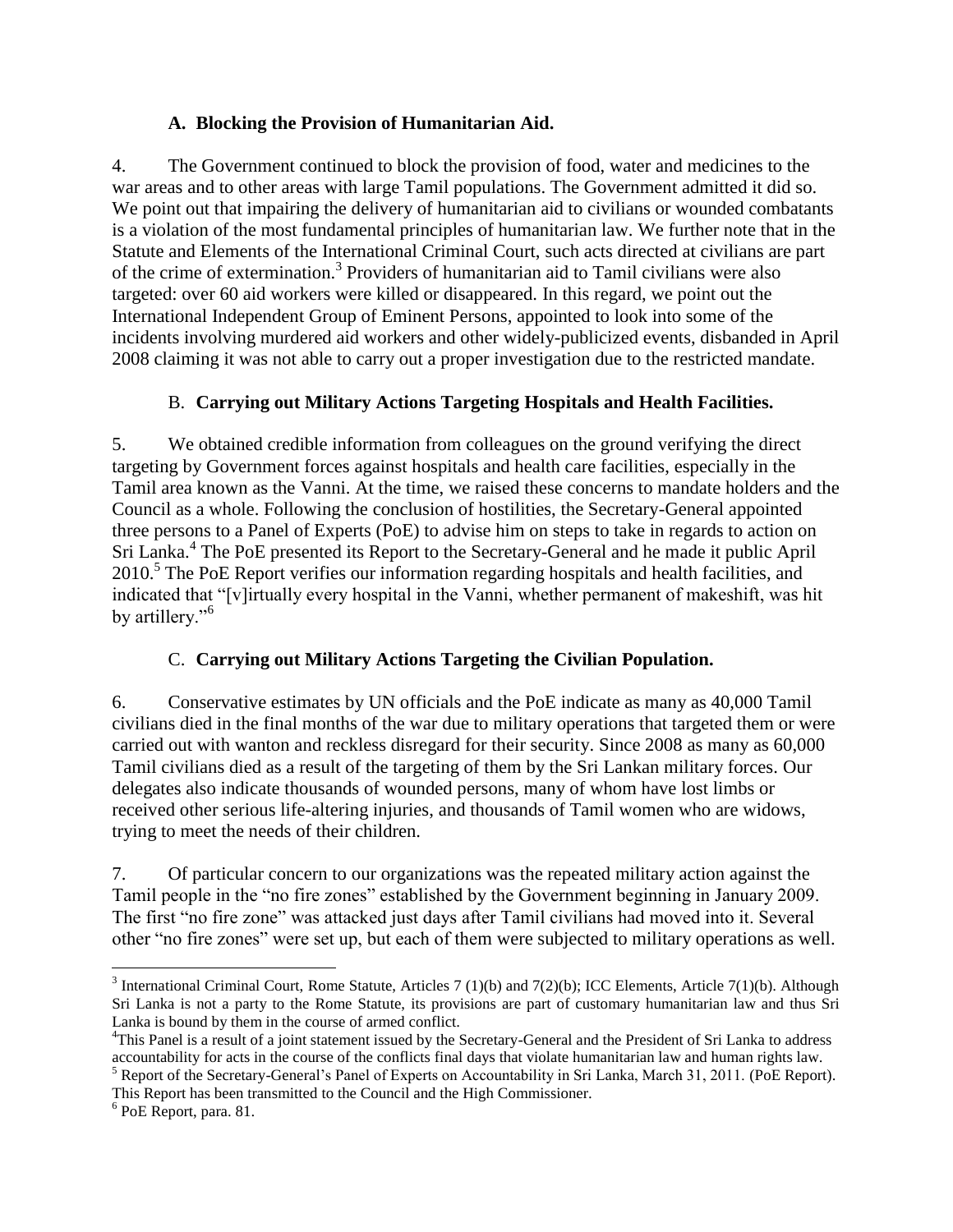The Government, in its own announcements and in the report it authorized to counter the PoE report, defended some of these attacks.<sup>7</sup> However, the defenses offered by the Government do not conform to humanitarian law rules: the Government's report concluded that firing into "no fire zones" was justified because no other choice was possible. This is in stark contrast to norms of humanitarian law: a military action is prohibited it there would be undue civilian casualties. Clearly a "no fire zone" mostly populated by civilians is an areas where military operations would necessarily produce undue civilian casualties. The PoE concluded that the Government forces deliberately targeted the "no fire zones."<sup>8</sup> In fact, reading the PoE Report and the Report of the LLRC, one could reach the conclusion that they were about entirely different wars.

### **D. Killing Surrendering Combatants**

 $\overline{a}$ 

8. From all credible evidence, including government photographs and information from Marie Colvin, a journalist who was in contact with the Government and the LTTE about an agreed-upon surrender, it appears that the Government's armed forces opened fire on surrendering LTTE combatants and others, such as family members, with them. Most of those surrendering were the commanders of the LTTE. While we believe this is true as we have reviewed many photographs of the LTTE leader and his family dead, we note that the evidence, to date, is not fully conclusive about what occurred.

### **POST-CONFLICT ARBITRARY DETENTION OF TAMIL CIVILIANS FROM THE WAR ZONE**

9. Following the termination of hostilities, the Government forced the Tamils civilians who had been in the "no-fire zones" into camps, the largest being Manik Farm which housed nearly 300,000 of them.<sup>9</sup> These Tamils were not allowed to leave, nor could they receive visitors and were effectively in detention camp. While humanitarian law does allow relocation of civilians during war-time, the relocation must be related to the exigencies of the war for the sole purpose of the safety of civilians. As is obvious, the war was over, the LTTE had no military capacity, and the safety-of civilians rule could no longer be applied. We grant that the Government was entitled to screen the detainees to ascertain if any were part of the LTTE forces, but the vast majority of the detainees were clearly not. We view the detention of these Tamils past a certain brief time to be prolonged arbitrary detention. Further, as was obvious from the Secretary-General's comments on visiting Manik Farm, minimum standards for detainees were clearly not

 $<sup>7</sup>$  The Government of Sri Lanka established its own "investigative" committee, presumably to counter the Panel of</sup> Experts. The 8 member "Lessons Learnt and Reconciliation Committee (LRRC) was established in May 2010, and ordered to report within six months on 1. The failure of the Cease Fire Agreement; 2. Who might be responsible in this regard; 3. What lessons could be learned to ensure that there is no recurrence; 4. Methods of restitution to those affected; and, 5. Measures that can promote national unity and reconciliation. The LLRC issued preliminary recommendations in September 2011, and presented its final report in December 2011.

<sup>&</sup>lt;sup>8</sup> PoE Report, p.ii. This has apparently been verified by the satellite images from the UNITAR Operational Satellite Applications Programme (UNOSAT) provided to the PoE, especially in regards to "no-fire zones" 2 and 3. UNOSAT also reported that several heavy calibers howitzers were aimed at these "no-fire-zones" and that other weaponry was in areas with no legal military targets.

 $9W$ e point out that up to the end of the fighting, the Government made many statements at the Council and elsewhere that there were only 70,000 Tamil civilians in the combat area, a figure we refuted based on information from people in the area. We also note that there were Tamils in other camps who fled the destruction of the Tsunami but had not yet been able to resettle.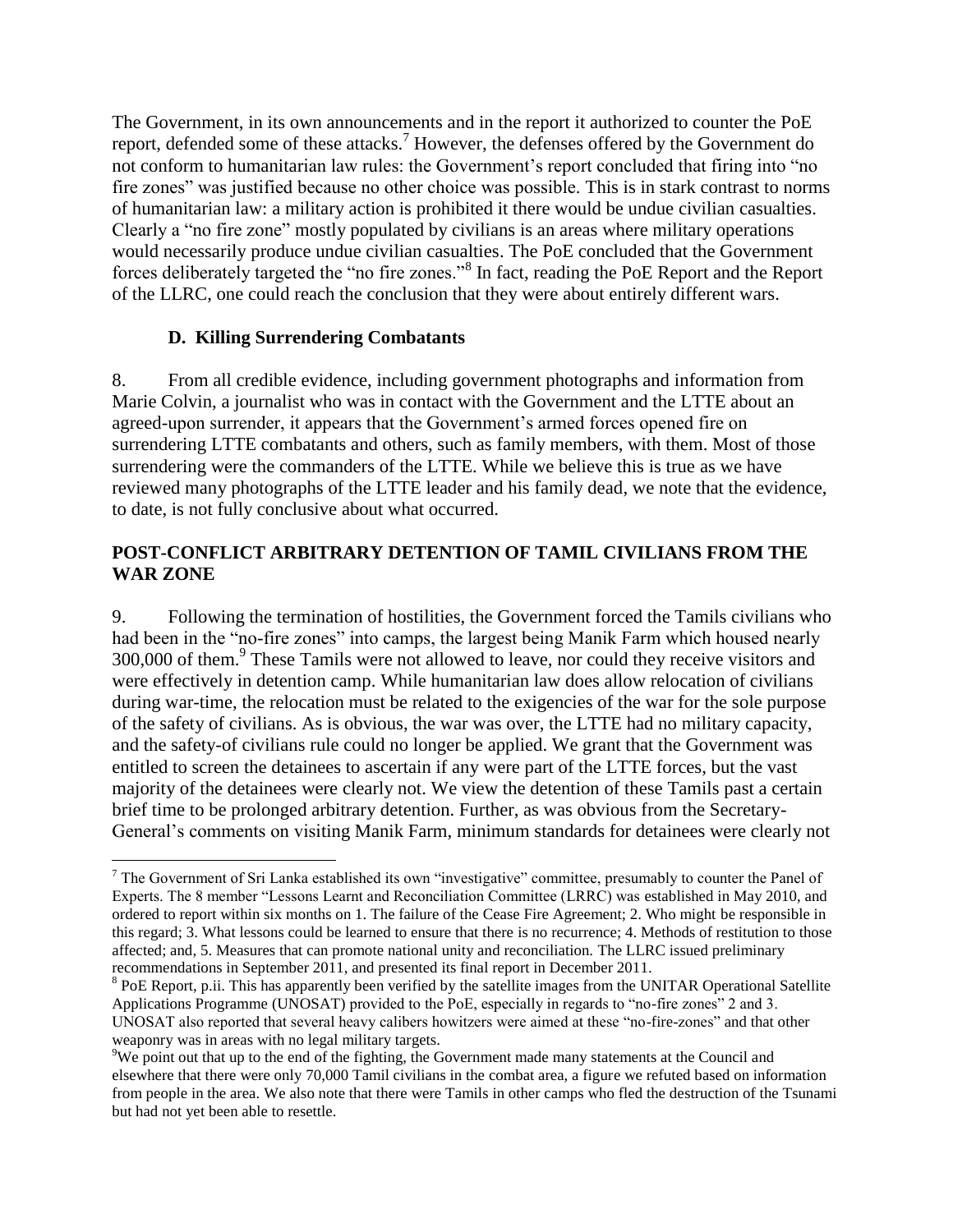met. Further, while these civilians were in dire need of food, medical care, and other necessities, international aid providers were not allowed to minister to them, in violation of humanitarian law rules. $10$ 

# **CIVIL AND POLITICAL RIGHTS OF TAMIL CIVILIANS**<sup>11</sup>

10. We have submitted information to the mandate holders for arbitrary detention, torture, disappearances, summary execution, human rights defenders and freedom of expression because of the continuing violations directed against Tamils that one of our colleagues calls worse than what led to the war in the first place. We note that there have been many unsolved murders of journalists in Sri Lanka, largely due to writing with sympathy for the Tamil community. We are aware of many submissions by other NGOs on these points, and rather than duplicate the information, state that we concur with their findings.

### **ECONOMIC, SOCIAL AND CULTURAL RIGHTS OF TAMIL CIVILIANS**

11. Of alarm in the post-war period is the imposition of conditions that places undue hardships on Tamils and their culture as Tamils. Of grave concern is the large number of confiscations of Tamils homes and property, which are then turned over to Sinhala people, many of them former soldiers from the south. As reported in the *Hindustan Times*,

[T]he military has been given free-run in the Tamil-dominated North and East. New cantonments are being built, army personnel run shops and Tamils are being shouldered out of their traditional fishing areas. In these areas, as a British diplomat who visited there says, "Civilian authority is completely subservient to the military."<sup>12</sup>

Tamils have traditionally inhabited about 19,000 square kilometers but Government forces now occupy about 7,000 square kilometers of these.

12. Equally disturbing the Government destroyed over 2500 Hindu Temples and 400 churches and constructed over 2500 Buddhist stupas and statutes in the Tamil areas. Towns and villages are being renamed from their Tamil names to Sinhala ones. Tamil graves have been bulldozed.<sup>13</sup>

 $\overline{a}$  $10$  We note that a Party to the Geneva Conventions can refuse to allow outside providers as long as that Party is adequately addressing the need, which in this case was not so.

 $11$  We recognize that there are human rights violations against members of other communities in Sri Lanka. However, as organizations that specialize in humanitarian law, we have focused on the armed conflict and its impact on civilians. It was the Tamil community that suffered by far the worse violations in that war. The war was about Tamil rights and the Tamil community remains in a very precarious position.

<sup>12</sup> S.Patranobis & P.P. Chaudhuri, "T-Junction in the Road," *Hindustan Times*, 19 April 2012.

<sup>&</sup>lt;sup>13</sup> The combination of grave breaches targeting Tamils, and the post-conflict acts to undermine the Tamil people and their culture evokes criteria for the application of the law of genocide as the International Court of Justice did in its orders of 8 April and 13 September of 1993 in regards to actions against Bosnian Muslims by Serbian forces. The finding of the International Tribunal for Rwanda in its *Akayesu* case is also instructive. *See* ICTR-96-4-T.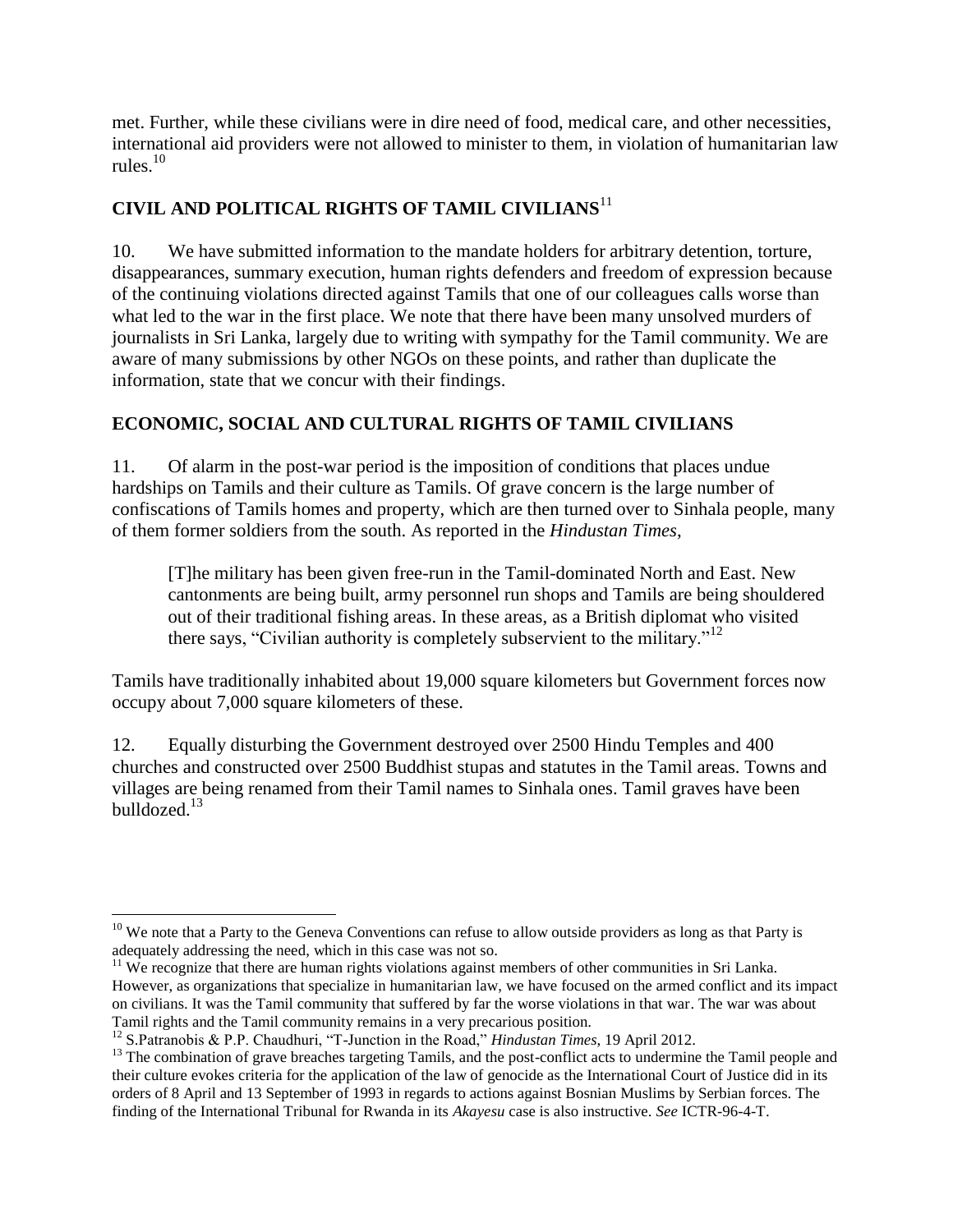### **RECONCILATION AND ACCOUNTABILITY**

13. Our organizations detect no efforts whatsoever to foster reconciliation between the Tamil community and the Sinhala majority. <sup>14</sup> Tellingly, the government has issued no statement of regret, condolence or apology to the Tamil community as a whole or to a single Tamil victim. As has been noted by the Tamil National Alliance political party in communications to us and also to the Secretary-General and the Council, there had been some initial interaction between them and the Government, but this has been essentially suspended. Most of the rehabilitation of the war areas has been in favor of the Sinhala settlers and international business developers, a reality that is hardly conducive to establishing rapport between peoples who have been hostile to each other since the end of British rule in 1948. Reconciliation must go far beyond dialogue between political parties but include assurances that a perpetual minority such as the Tamils has a genuine say in their governance, has the ability to promote and preserve its language and culture, and is able fully to realize their human rights. We consider that a full accounting of all violations during the war between the parties is an essential component of reconciliation as this would provide a basis for trust that is not now present. Further, without a witness protection program, it will not be possible accurately to account for events. The Government's two efforts to date to address the situation – the LLRC and the National Action Plan on the Protection and Promotion of Human Rights -- are seriously flawed.<sup>15</sup>We also note the hostility that the Government and Sinhala groups have overtly displayed against those addressing the plight of the Tamils or seeking accountability and reconciliation. These hostile displays have occurred against our delegates and others in Sri Lanka. Regrettably, they have also occurred at the sessions of the Council and in events taking place in and outside the Palais. In addition to the verbal attacks on UN personnel, several of our delegates to the Council's  $19<sup>th</sup>$  session were directly bullied and threatened by representatives of the Government. The Government representatives have also rudely interrupted a number of NGO forums since 2009.

14. There has been a culture of complete impunity is Sri Lanka for many years, further hampering future efforts of reconciliation and accountability should the government choose to start any. The international community has been partially responsible for this by failing properly to address the situation in Sri Lanka until the final days of the war when preventing mass atrocities was not possible, and even though the international community was bound by the provision of Common Article 1 to the Geneva Conventions, the UN's Responsibility to protect (R2P) doctrine and other binding provision of humanitarian and human rights law. There has also been a history of failed "commissions" or investigations by successive Sinhala Governments since independence. There are no signs that this has changed. On the contrary, the Government continues to display what the PoE Report refers to as "triumphalism."

 $\overline{a}$ 

 $14$  There are, of course, major hostilities between Sinhala parties, but reconciliation between them is not what the Government and the international community means by reconciliation in Sri Lanka.

<sup>&</sup>lt;sup>15</sup> We note that many States and non-governmental organizations have this view. We are aware of NGO submissions in this regard, and rather than duplicate them, we state that we concur with their criticisms of the LLRC Report and the plan.